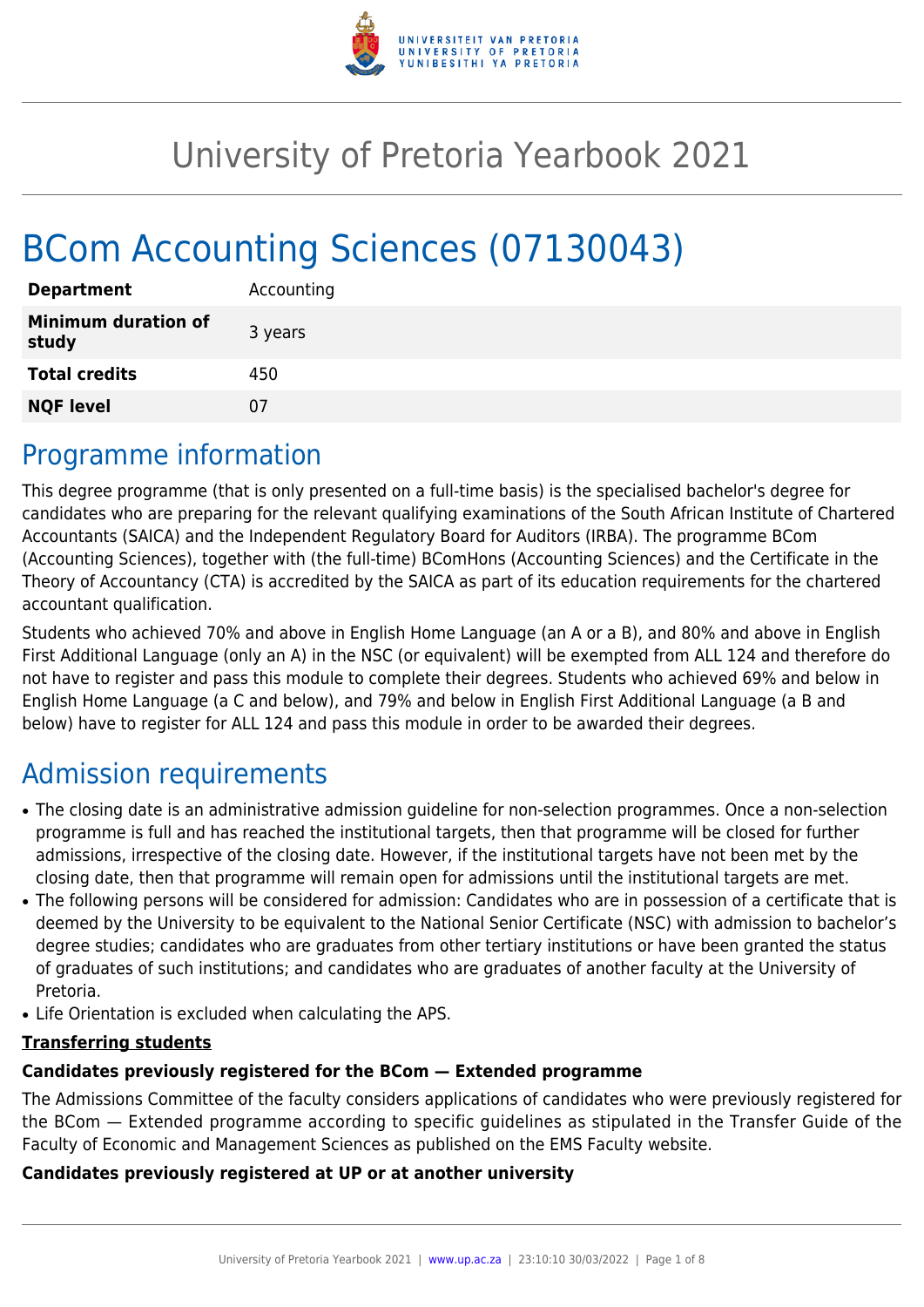

The Admissions Committee of the faculty considers applications of candidates who have already completed the final NSC or equivalent qualification and/or were previously registered at UP or at another university according to specific guidelines as stipulated in the Transfer Guide of the Faculty of Economic and Management Sciences as published on the EMS Faculty website. A complete academic record, as well as the final school leaving results, are required for such applications.

**NB:** Candidates who are still registered at another university must submit an academic record of their studies to the faculty as soon as possible after their final examinations. The closing date for these applications is **30 September**.

#### **Qualifications from countries other than South Africa**

- Citizens from countries other than South Africa and South African citizens with foreign qualifications must comply with all the other admission requirements and the prerequisites for subjects/modules.
- In addition to meeting the admission requirements, it may be expected from candidates to write the SAT, if required.
- Candidates must have completed the National Senior Certificate with admission to degree studies or a certificate of conditional exemption on the basis of a candidate's foreign qualifications, the so-called "Immigrant" or "Foreign Conditional Exemption". The only condition for the "Foreign Conditional Exemption" that is accepted is: 'completion of the degree course'. The exemption certificate is obtainable from Universities South Africa (USAf). Detailed information is available on the website at [click here](http://mb.usaf.ac.za)

#### **University of Pretoria website: [click here](http://www.up.ac.za/ems)**

|                                                                                | <b>Minimum requirements</b> |                    |                 |            |
|--------------------------------------------------------------------------------|-----------------------------|--------------------|-----------------|------------|
| <b>Achievement level</b>                                                       |                             |                    |                 |            |
| <b>English Home Language or</b><br><b>English First Additional</b><br>Language |                             | <b>Mathematics</b> |                 | <b>APS</b> |
| NSC/IEB                                                                        | AS Level                    | NSC/IEB            | <b>AS Level</b> |            |
| .5                                                                             |                             | h                  | R               | 34         |

\* Cambridge A level candidates who obtained at least a D and International Baccalaureate (IB) HL candidates who obtained at least a 4 in the required subjects, will be considered for admission.

**Note**: Accountancy is not a subject requirement for any of the BCom or BAdmin programmes.

# Additional requirements

- a. General Regulations G.1 to G.15 (with the exception of Regulation G.11.2(c)) apply to a bachelor's degree.
- b. A student may not take more than the prescribed number of modules per semester unless the Dean decides otherwise.
- c. A student may take a module not listed as an elective module only if the prior approval of the Dean has been obtained.
- d. A student who is in possession of a bachelor's degree may not present any modules passed for that degree for another field of specialisation or degree in this Faculty. (See General Regulations G.8 and G.9)
- e. A module already passed may only be repeated with the approval of the Dean.
- f. A module passed may not be taken into account for more than one degree or field of specialisation.
- g. It remains the student's responsibility to ascertain, prior to registration, whether all the modules he/she intends taking can be accommodated in the class, test and examination timetables.
- h. The Faculty of Economic and Management Sciences supports an outcomes-based education system and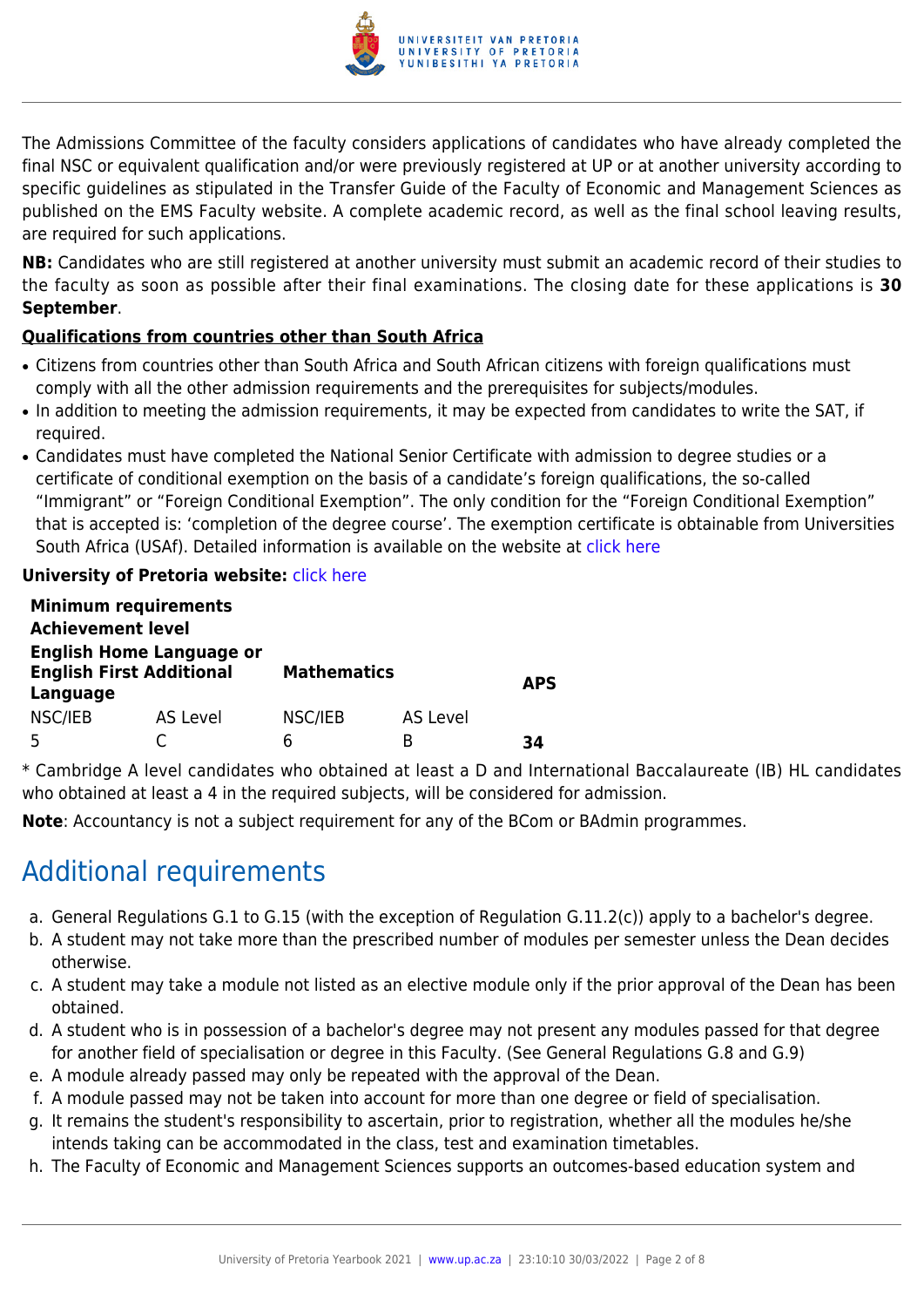

places a high premium on the development of specific academic competences. Class attendance in all modules and for the full duration of all programmes is therefore compulsory for all students.

i. The Dean has the right of authorisation regarding matters not provided for in the General Regulations or the Faculty Regulations.

# Other programme-specific information

- 1. The specialisation modules on first to third year for the degree BCom (Accounting Sciences), may only be taken by students who are selected for this degree.
- 2. A student who failed FRK 100 must repeat FRK 100 and is not allowed to register for FRK 101. A student who failed FRK 101 may only repeat FRK 101 if his/her final mark for this module was below 35%. If his/her final mark for FRK 101 was 35% or higher, the student must register for FRK 100.
- 3. Note: If second-year modules clash with FRK 101 periods, students are advised not to register for those modules as class attendance for FRK 101 is compulsory.
- 4. Students are strongly advised to take KOB 183 in the third quarter of their second year as prescribed only and not in their first year. KOB 183 presupposes a basic knowledge of second year Accounting, Auditing, Financial management and Taxation and first-year students have not been exposed to all four these subjects.

**Please note:** See the alphabetical list of modules for the prerequisites for individual modules.

**Specialisation modules:** FRK 300, FBS 300, BEL 300 and ODT 300.

A candidate who has

- a. passed the Grade 12 examination in Mathematics with at least 5 (60-69%) obtains admission to the module COS 110 in Computer Science; or has passed COS 153 or COS 131 or COS 132 and WTW 133, obtains admission to the module COS 110 in Computer Science;
- b. passed the Grade 12 examination in Mathematics with at least 4 (50-59%), will be admitted to WTW 134, WTW 115 and WTW 152 and with at least 5 (60-69%) to WTW 114, WTW 126, WTW 158 and WTW 161 in Mathematics, and to WST 111 in Mathematical statistics. (For the degree programme in Actuarial and Financial Mathematics, 80% in Mathematics is required.)
- c. obtained at least 5 (60-69%) in Mathematics in the Grade 12 examination, or at least 50% in both Statistics 113, 123 will be admitted to Statistics (STK 110 and STK 120);
- d. been admitted to the degree BCom (Accounting Sciences), will be admitted to Financial accounting 100 (FRK 100) ONLY on achieving a result in the compulsory accounting proficiency test written before lectures commence, that is acceptable. Candidates who did not take Grade 12 Accounting will be admitted to Financial accounting 101 (FRK 101) irrevocably. Accounting in Grade 12 is not a prerequisite for admission to any BCom degree programme;
- e. obtained at least 4 (50-59%) in Mathematics in the Grade 12 examination, or at least 60% in both Statistics 113 and 123 will be admitted to Informatics 112 and Economics 120, and at least 6 (70-79%) in Mathematics or 60% in both Statistics 113 and 123 will be admitted to EKN 113 and 123;
- f. obtained at least 5 (60-69%) in Mathematics or 4 (50-59%) in Mathematics, will be admitted to Informatics 154, 164 and 171.

**Note**: "Grade 12 examination" refers to the final National Senior Certificate (NSC) examination.

"Major subject"

To be considered a "major subject" the equivalent of four 14-week modules, including two at 300-level, must be passed provided that: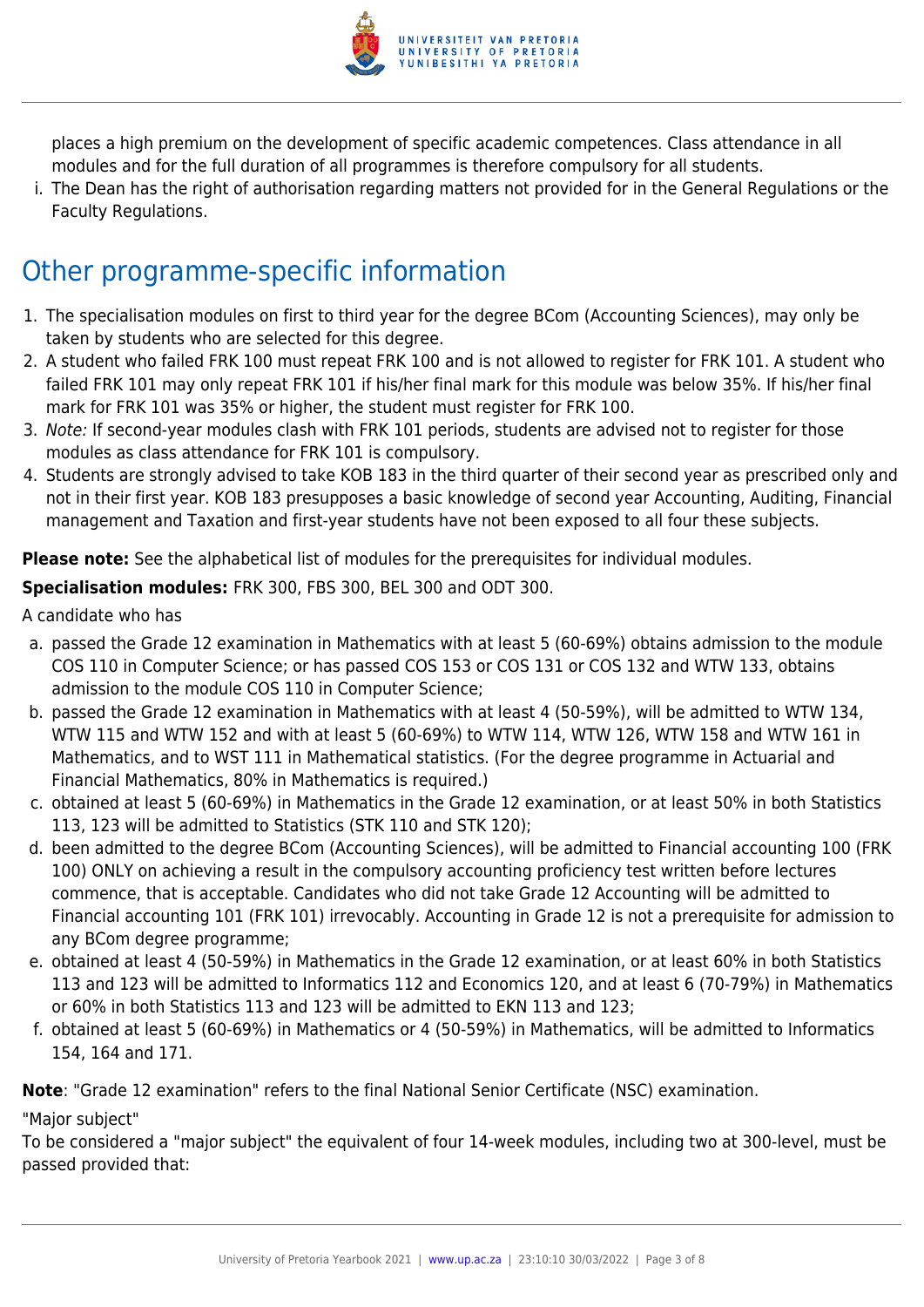

- a module passed at 300-level shall only be recognised for degree purposes if the corresponding prescribed module(s) at 200-level has/have been passed, unless the Dean decides otherwise;
- the following modules which are offered at 300-level only, are also considered "major subjects": Labour law 311 (ABR 311), Labour relations 320 (ABV 320), and International business management 359 and 369 (OBS 359 and 369); and
- only two 14-week modules, or the equivalent thereof, that are not preceded by the 100- and 200-level modules, may be taken for degree purposes. In other words, at least four 14-week modules must be taken at 300-level that are preceded by the 100- and 200-level, except for modules offered on 200- and 300-level only.

It is thus the responsibility of students to ensure before registration, that their curricula comply with all the requirements of the applicable regulations.

# Promotion to next study year

According to General Regulation G.3 students have to comply with certain requirements as set by the Faculty Board.

- a. A student must pass at least 4 core semester or 2 core year modules to be admitted to the subsequent year of study.
- b. If a student has passed less than the required minimum of 4 core semester or 2 core year modules, he/she will not be readmitted to the Faculty of Economic and Management Sciences. Such a student may apply in writing to the Faculty's Admissions Committee to be readmitted conditionally – with the proviso that the Admissions Committee may set further conditions with regards to the student's academic progress. The Faculty's Admissions Committee may deny a student's application for readmission.
- c. If a student has been readmitted conditionally, his/her academic progress will be monitored after the first semester examinations to determine whether he/she has complied with the requirements set by the Admissions Committee. If not, his/her studies will be suspended.
- d. A student whose studies have been suspended because of his/her poor academic performance has the right to appeal against the decision of the Faculty's Admissions Committee.
- e. A student may be refused promotion to a subsequent year of study if the prescribed tuition fees are not paid.
- f. A student may be refused admission to the examination, or promotion to a subsequent year of study or promotion in a module (if applicable) if he/ she fails to fulfil the attendance requirements. Class attendance in all modules and for the full duration of all programmes is compulsory for all students.

# Pass with distinction

- a. A degree may be awarded with distinction provided the candidate meets the following criteria:
- i. Completes the degree within three years;
- ii. Obtains a Cumulative Grade Point Average (CGPA) of 75%;
- iii. Repeated passed modules will not be considered. The initial pass mark of module will be used when calculating the GPA.
- b. A degree will only be awarded with distinction to transferees from other degrees in the Faculty of Economic and Management Sciences, other faculties and from other universities who still complete their bachelor degrees within three years (including the years registered for the other degree and credits transferred and recognised).
- c. The GPA will be not be rounded up to a whole number.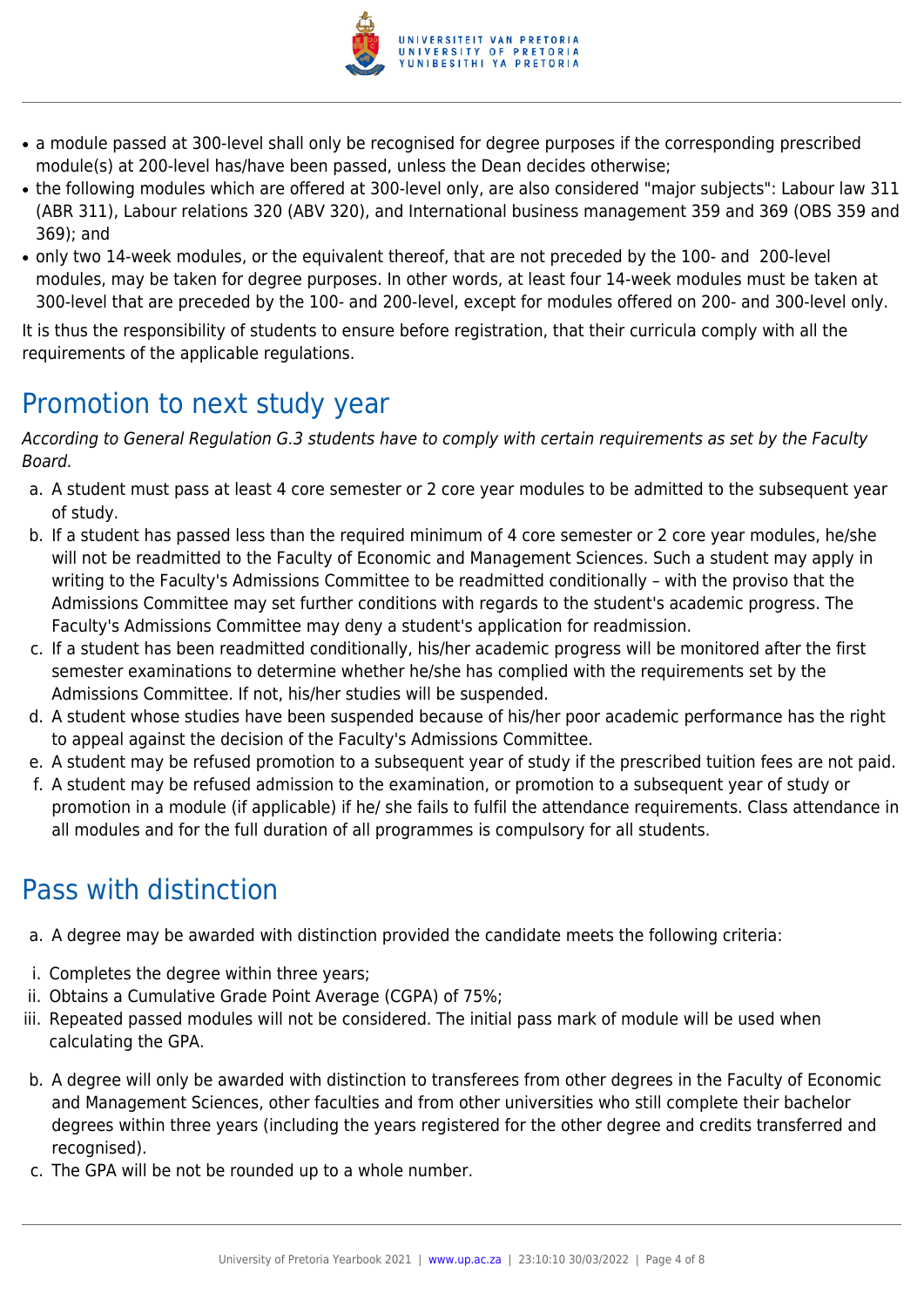

d. Exceptional cases will be considered by the Dean.

### General information

#### **Minimum requirements for bachelor's degrees; semester and year modules; new regulations**

- 1. Students who commenced their studies before 2015 must complete the programme in terms of the curriculum of the year in which they commenced their studies, or in terms of the curriculum of the year in which they switched to their current field of specialisation. Students who prefer to do so may, however, apply to change over to the latest curriculum, but then they should comply with all the requirements thereof and they may not revert to the regulations of an earlier year.
- 2. Students who are registering for a degree programme for the first time from 2015 onward must take the modules indicated under the particular field of specialisation.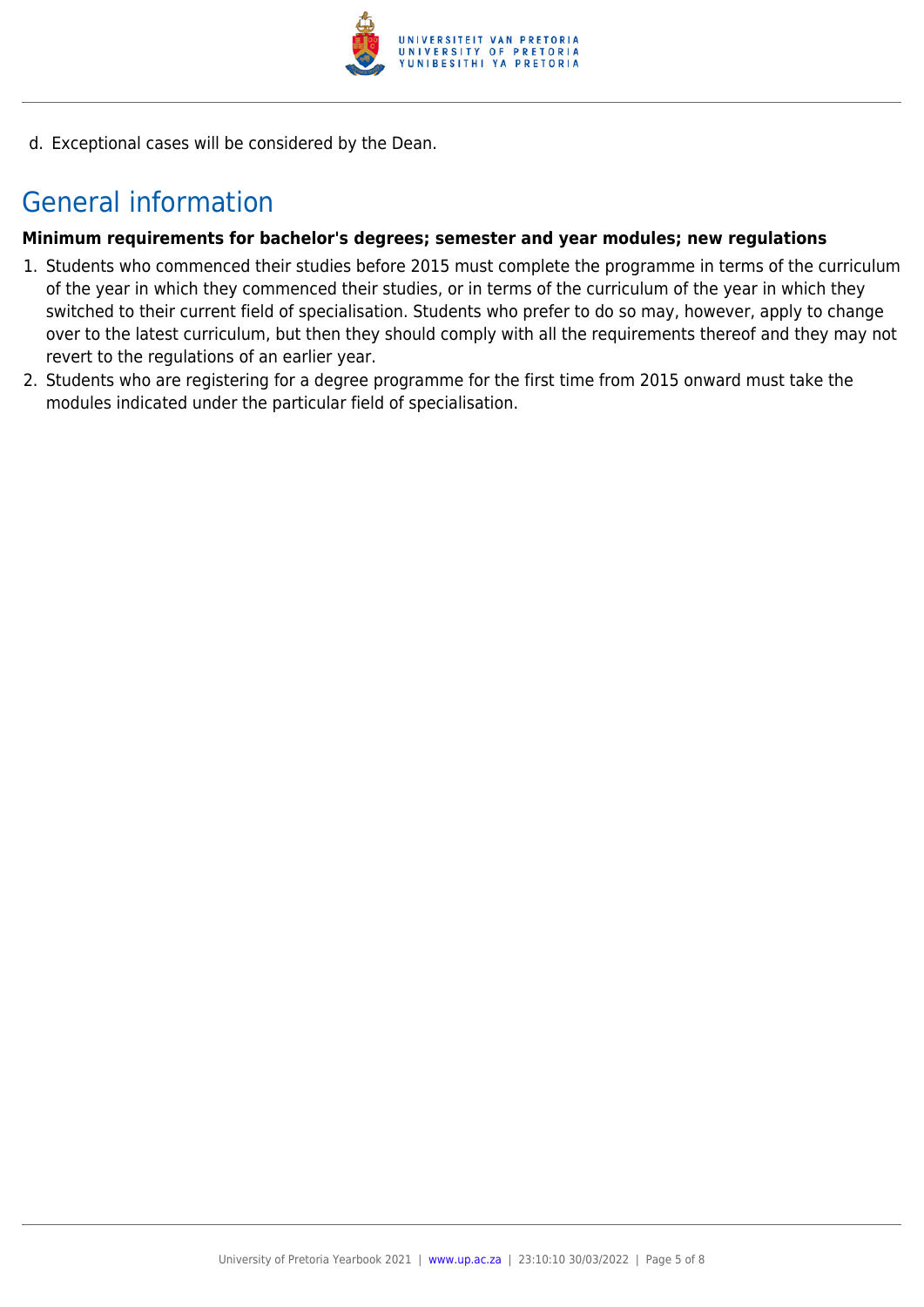

### Curriculum: Year 1

**Minimum credits: 122**

### **Fundamental modules**

[Academic information management 111](https://www.up.ac.za/yearbooks/2021/modules/view/AIM 111) (AIM 111) - Credits: 4.00 [Academic information management 121](https://www.up.ac.za/yearbooks/2021/modules/view/AIM 121) (AIM 121) - Credits: 4.00 [Academic literacy for Economic and Management Sciences 124](https://www.up.ac.za/yearbooks/2021/modules/view/ALL 124) (ALL 124) - Credits: 6.00 [Academic orientation 107](https://www.up.ac.za/yearbooks/2021/modules/view/UPO 107) (UPO 107) - Credits: 0.00

### **Core modules**

[Economics 110](https://www.up.ac.za/yearbooks/2021/modules/view/EKN 110) (EKN 110) - Credits: 10.00 [Economics 120](https://www.up.ac.za/yearbooks/2021/modules/view/EKN 120) (EKN 120) - Credits: 10.00 [Financial management 121](https://www.up.ac.za/yearbooks/2021/modules/view/FBS 121) (FBS 121) - Credits: 10.00 [Financial accounting 101](https://www.up.ac.za/yearbooks/2021/modules/view/FRK 101) (FRK 101) - Credits: 24.00 [Informatics 112](https://www.up.ac.za/yearbooks/2021/modules/view/INF 112) (INF 112) - Credits: 10.00 [Informatics 183](https://www.up.ac.za/yearbooks/2021/modules/view/INF 183) (INF 183) - Credits: 3.00 [Commercial law 110](https://www.up.ac.za/yearbooks/2021/modules/view/KRG 110) (KRG 110) - Credits: 10.00 [Commercial law 120](https://www.up.ac.za/yearbooks/2021/modules/view/KRG 120) (KRG 120) - Credits: 10.00 [Business management 114](https://www.up.ac.za/yearbooks/2021/modules/view/OBS 114) (OBS 114) - Credits: 10.00 [Statistics 110](https://www.up.ac.za/yearbooks/2021/modules/view/STK 110) (STK 110) - Credits: 13.00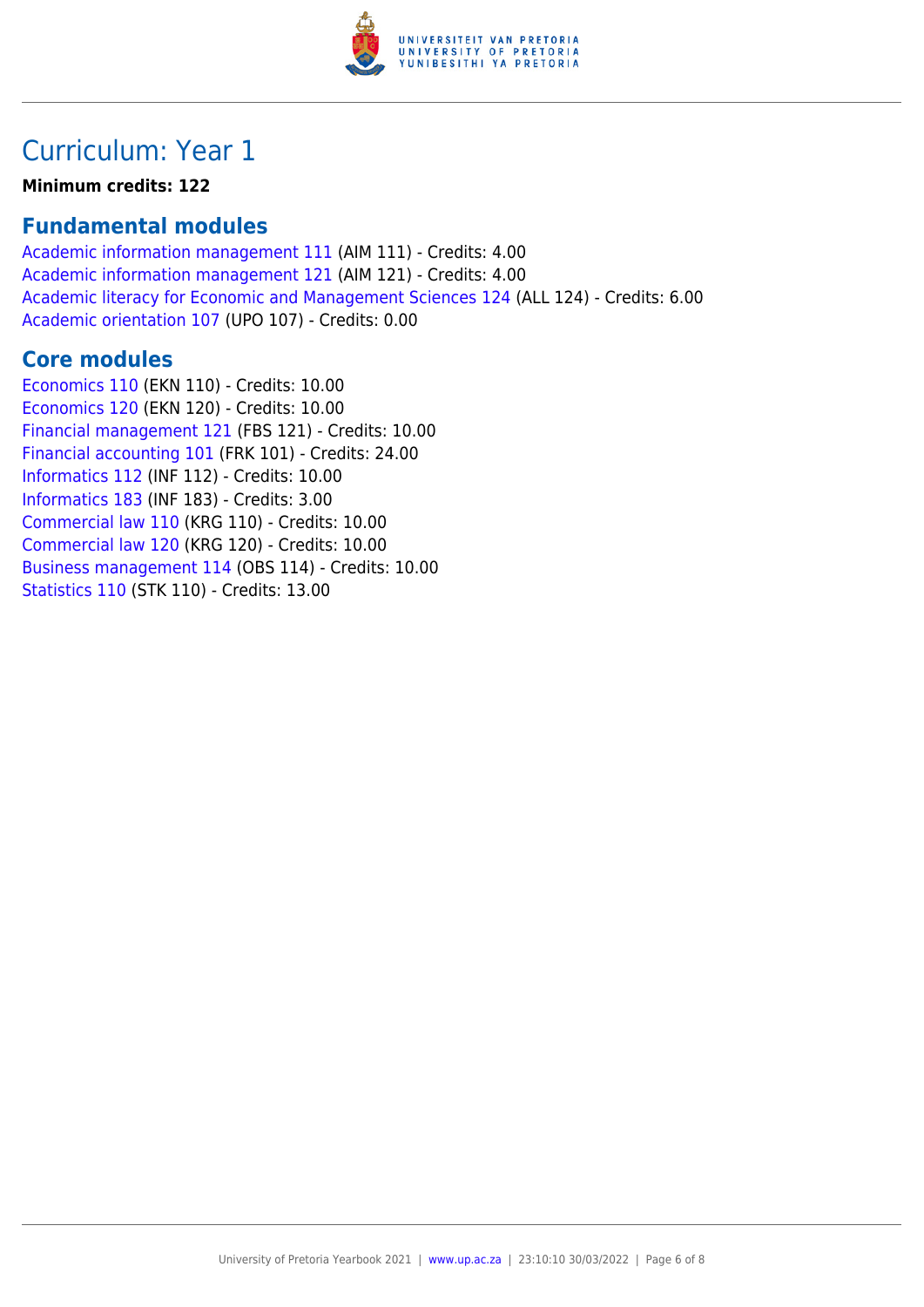

### Curriculum: Year 2

#### **Minimum credits: 171**

### **Fundamental modules**

[Professional ethics 211](https://www.up.ac.za/yearbooks/2021/modules/view/BPE 211) (BPE 211) - Credits: 6.00

### **Core modules**

[Taxation 200](https://www.up.ac.za/yearbooks/2021/modules/view/BEL 200) (BEL 200) - Credits: 32.00 [Financial management 200](https://www.up.ac.za/yearbooks/2021/modules/view/FBS 200) (FBS 200) - Credits: 32.00 [Financial accounting 201](https://www.up.ac.za/yearbooks/2021/modules/view/FRK 201) (FRK 201) - Credits: 32.00 [Informatics 264](https://www.up.ac.za/yearbooks/2021/modules/view/INF 264) (INF 264) - Credits: 8.00 [Communication management 283](https://www.up.ac.za/yearbooks/2021/modules/view/KOB 283) (KOB 283) - Credits: 5.00 [Commercial law 200](https://www.up.ac.za/yearbooks/2021/modules/view/KRG 200) (KRG 200) - Credits: 24.00 [Auditing 200](https://www.up.ac.za/yearbooks/2021/modules/view/ODT 200) (ODT 200) - Credits: 32.00